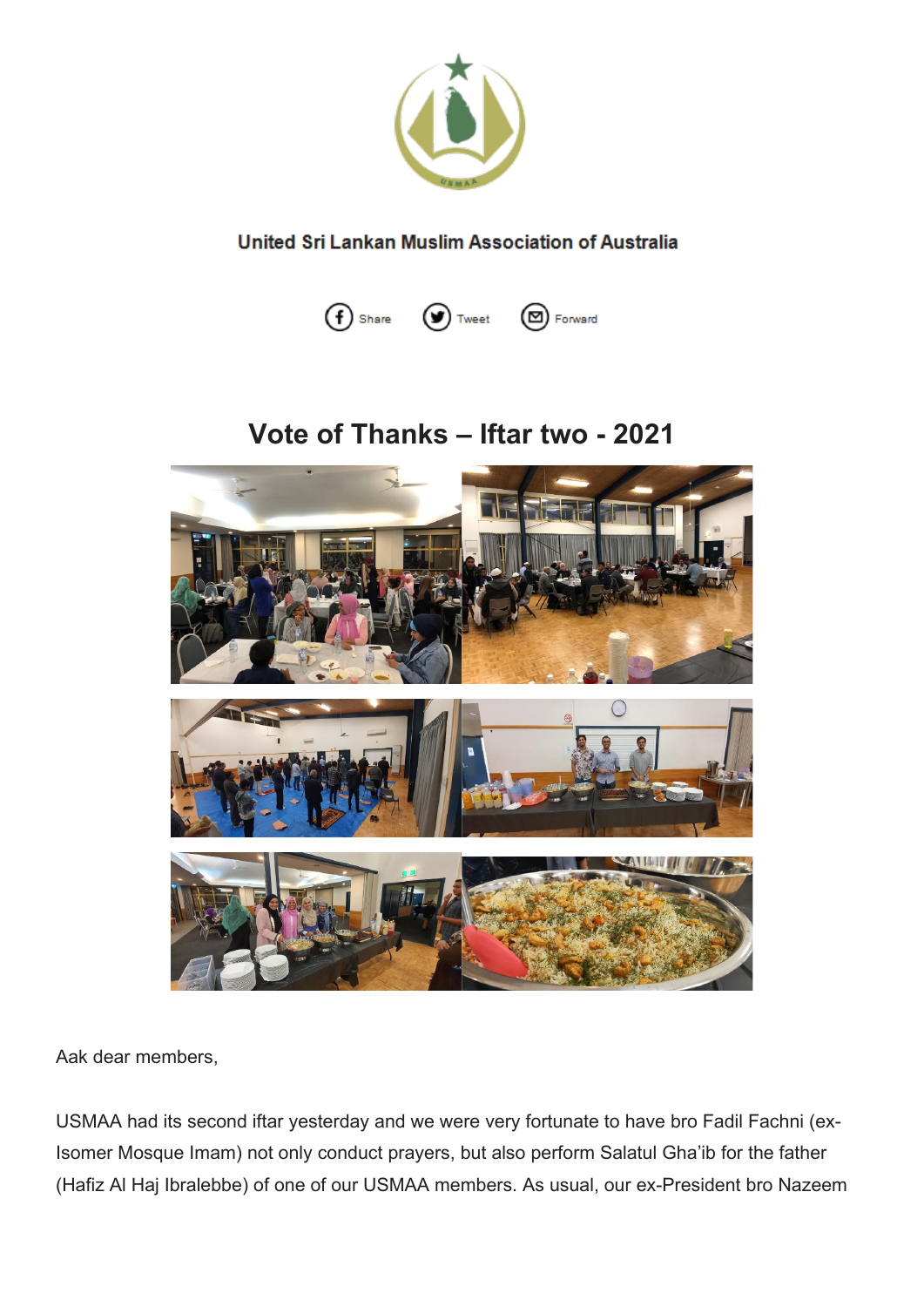rolled up his sleeves to cook us a delicious meal and did so with a bunch of volunteers who actually 'walked the talk". USMAA thanks all of the below:

- 1. Bro Nazeem and family
- 2. Bro Babudeen
- 3. Bro Bilal
- 4. Sis Safiya
- 5. Sis Thameena and bro Arshard
- 6. Brothers Raashid and Thaaqib
- 7. Sis Mumtaz
- 8. Bro Nazar
- 9. Bro Fazal

# **USMAA etiquette at events**

All attendees are kindly reminded to follow the program of the day, including finding the way to the very elusive garbage bin to dispose off their used disposables (e.g. empty faluda, congee containers and left-over rice)

I do not like using this word, but it felt like some of us were very uncouth yesterday. The MC and the volunteers had been at the hall since 10.30 am, cooking, cleaning, preparing and setting up, but it was quite remarkable as how some attendees could not find the bins, especially since it is smack bang in the centre, where it always resides. It was quite disappointing.

It felt like we had gone back to the pre-USMAA 2.0 days, where the MC and volunteers are treated like servants. We are not, so please keep that in mind. Especially in country like Australia where we value "doing the right thing", us following the best religion in the world and following the best human being to ever grace this planet and during Ramadan where we are trying to compound our good deeds.

However, I do thank all of those who did the right thing to help us out.

We hear stories like this from past committee members who had undergone similar experiences and are so disgusted that they are never to be seen again. It is better to have 50-100 members working for each other, rather than carrying another 350 passengers. So, if you cannot get with the program, you will definitely stand out, as I have no problem calling you out.

Rest assured IA, I will be stepping down at the end of this financial year, but had I decided to continue, I certainly would have changed my mind after yesterday. So please do not bring down this organisation that some of us are trying to keep alive. The MC treats each member with respect and the least we expect is that to be reciprocated.

## **Volunteer Privileges**

Our volunteers work very hard for Allah and the community, and we attract and reward them by